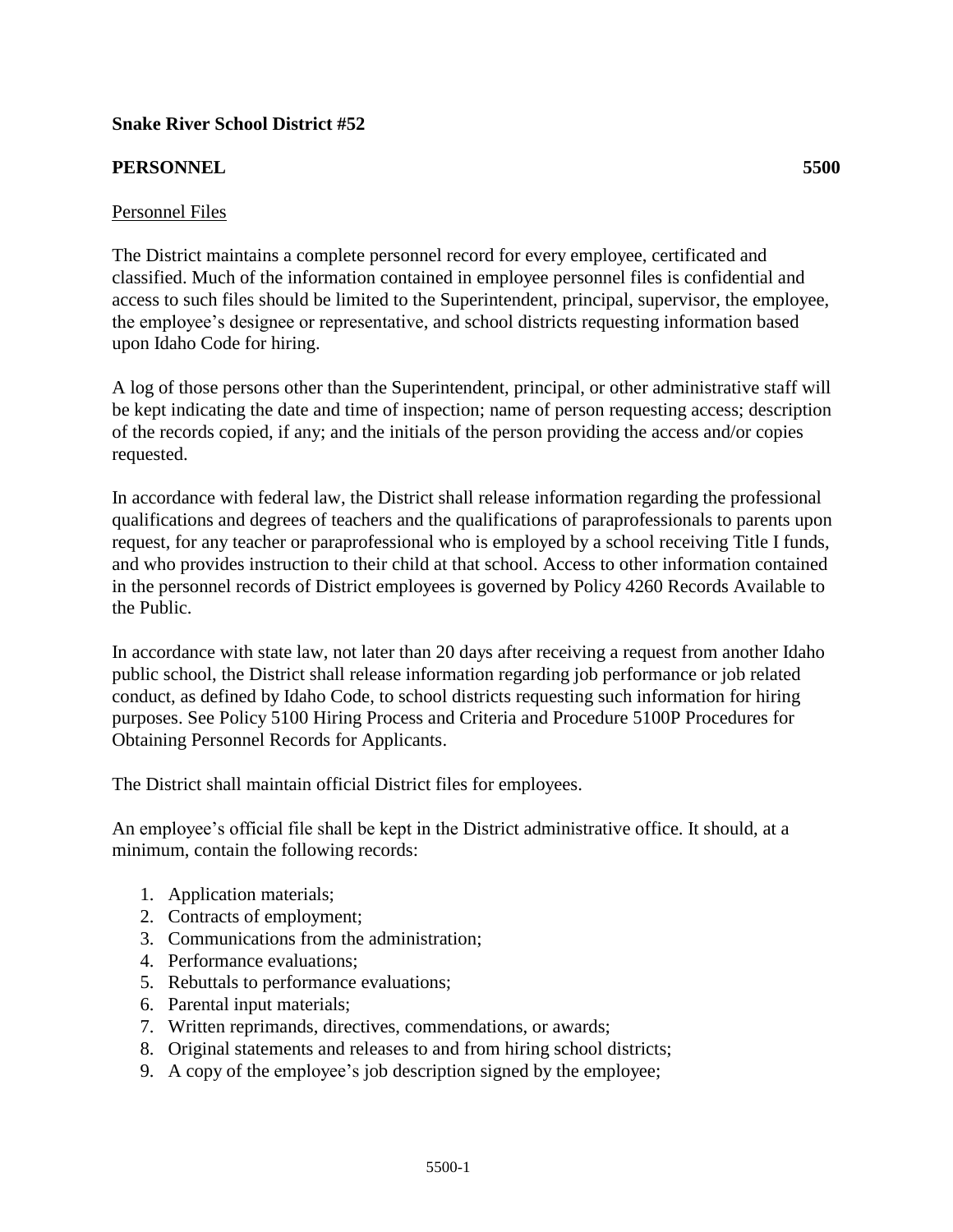- 10. Employees are required annually to initial/complete the District's sexual harassment policy in Safe Schools;
- 11. A signed acknowledgement that the employee has received a copy of the District's email and internet use policy;
- 12. Documentation of additional training received, course work completed, in-services attended, etc.;
- 13. Documentation of fingerprints and background checks;
- 14. Documentation of record and reference checks pursuant to Idaho Code 33-1210;
- 15. Rebuttal documents;
- 16. Copies of certifications from the Office of the Superintendent of Public Instruction;
- 17. Transcripts of credits earned for credit review purposes;
- 18. Salary schedule placement; and
- 19. Any information relevant to the evaluation of the employee.

The file may contain notes and observations. Letters of recommendation will be kept in a separate, sealed file maintained by the Superintendent or a separate, sealed portion of the personnel file. Personal notes of supervisors should be placed in the personnel file, if they are relevant to the evaluation of the employee.

Each employee will be provided written notice of all materials placed in an employee's personnel file. Notice shall be provided within ten days of placement of information in the employee's file or, if possible, presented to the employee prior to placement in the file. An employee will have the opportunity to attach a rebuttal to any information placed in the employee's personnel file. An employee will have twenty-one days from the date written notice of placement to attach a statement or notification of rebuttal.

Upon request, an employee or the employee's designee or representative will have access to the employee's personnel file, with the exception of letters of recommendation, and will be provided copies, upon request within a reasonable period of time. The request, inspection, and/or copying of the file will be logged indicating the date and time; name of the person requesting access; description of the records copied, if any; and the initials of the person providing the access and/or copies requested.

#### Other Files upon Separation

Idaho law recognizes that other files may be kept relative to employees, such as investigative files. Upon separation of employment, files included in the personnel file will have names redacted as per I.C. 33-1210. Copies of such documents shall be provided to the employee within ten days of placement in the personnel file and written notice of their inclusion in the file. The employee shall be given the opportunity to file a rebuttal to such information in the same manner outlined above.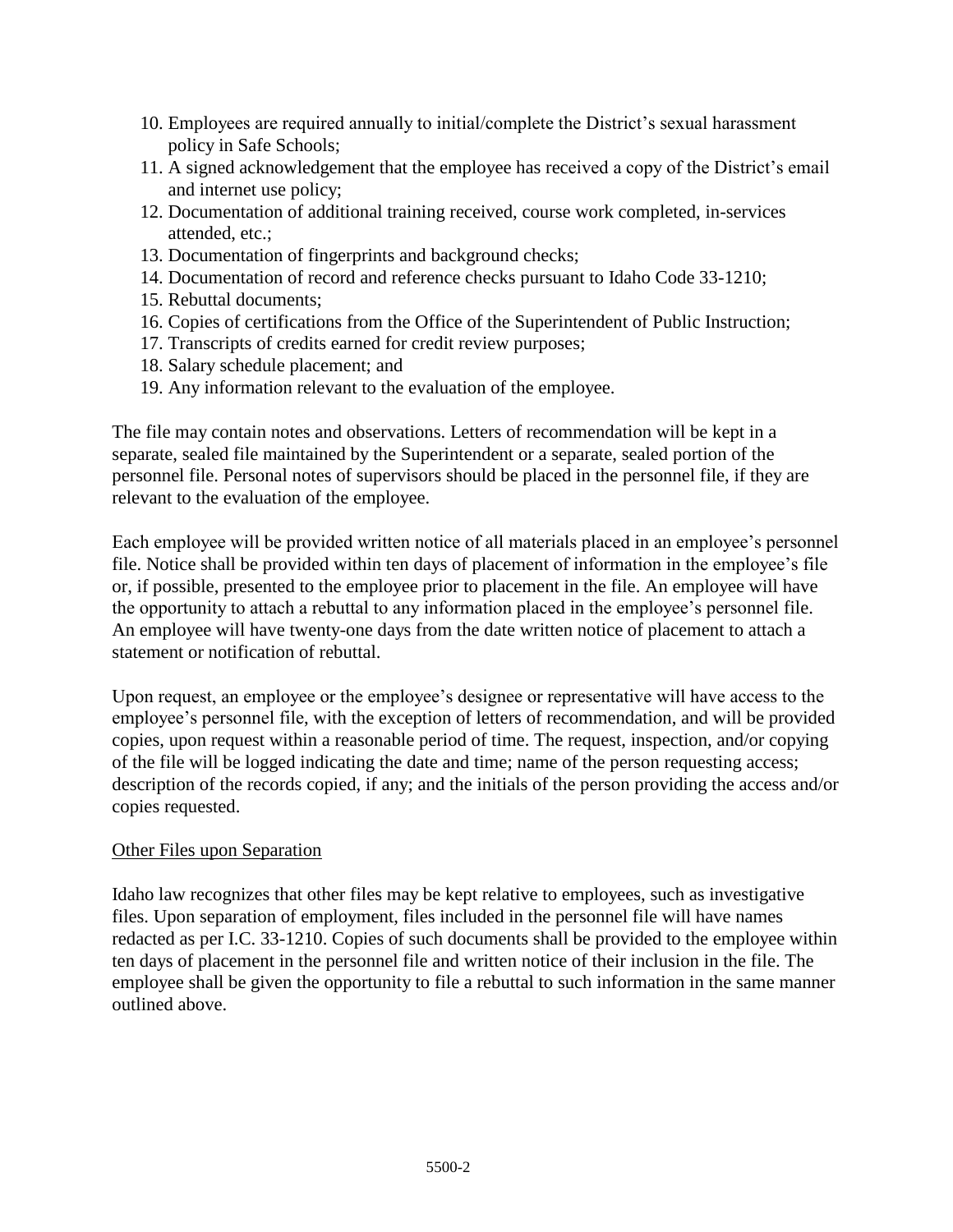## Record Keeping Requirements under the Fair Labor Standards Act

In addition to the information to be placed in an employee's personnel file set forth hereinabove, any and all payroll information required by the Fair Labor Standards Act shall also be kept for each employee as follows:

- 1. Records required for ALL employees:
	- A. Name in full (same name as used for Social Security);
	- B. Employee's home address, including zip code;
	- C. Date of birth if under the age of nineteen;
	- D. Gender (may be indicated with Male/Female, M/F, or a Mr., Mrs., Miss, or Ms.);
	- E. Time of day and day of week on which the employee's work week begins;
	- F. Basis on which wages are paid (such as \$5/hour, \$200/week, etc.);
	- G. Any payment made which is not counted as part of the "regular rate";
	- H. Total wages paid each pay period; and
	- I. I-9.
- 2. Additional records required for non-exempt employees:
	- A. Regular hourly rate of pay during any week when overtime is worked;
	- B. Hours worked in any work day, meaning a consecutive 24-hour period;
	- C. Hours worked in any work week, or work period in case of 207[k]);
	- D. Total daily or weekly straight-time earnings, including payment for hours in excess of 40 per week, but excluding premium pay for overtime;
	- E. Total overtime premium pay for a work week;
	- F. Date of payment and the pay period covered;
	- G. Total deductions from or additions to wages each pay period;
	- H. Itemization of dates, amounts, and reason for the deduction or addition, maintained on an individual basis for each employee;
	- I. Number of hours of compensatory time earned each pay period;
	- J. Number of hours of compensatory time used each pay period;
	- K. Number of hours of compensatory time compensated in cash, the total amount paid, and the dates of such payments;

| Cross Reference: | 4260  | Records Available to the Public                     |
|------------------|-------|-----------------------------------------------------|
|                  | 5100  | Hiring Process and Criteria                         |
|                  | 5205  | <b>Job Descriptions</b>                             |
|                  | 5240F | Sexual Harassment/Intimidation in the               |
|                  |       | Workplace Policy Acknowledgement                    |
|                  | 5330F | <b>Employee Electronic Mail and Online Services</b> |
|                  |       | Use Acknowledgment                                  |
|                  | 5340  | <b>Evaluation of Certificated Personnel</b>         |
|                  | 5820  | <b>Evaluation of Non-Certified Staff</b>            |